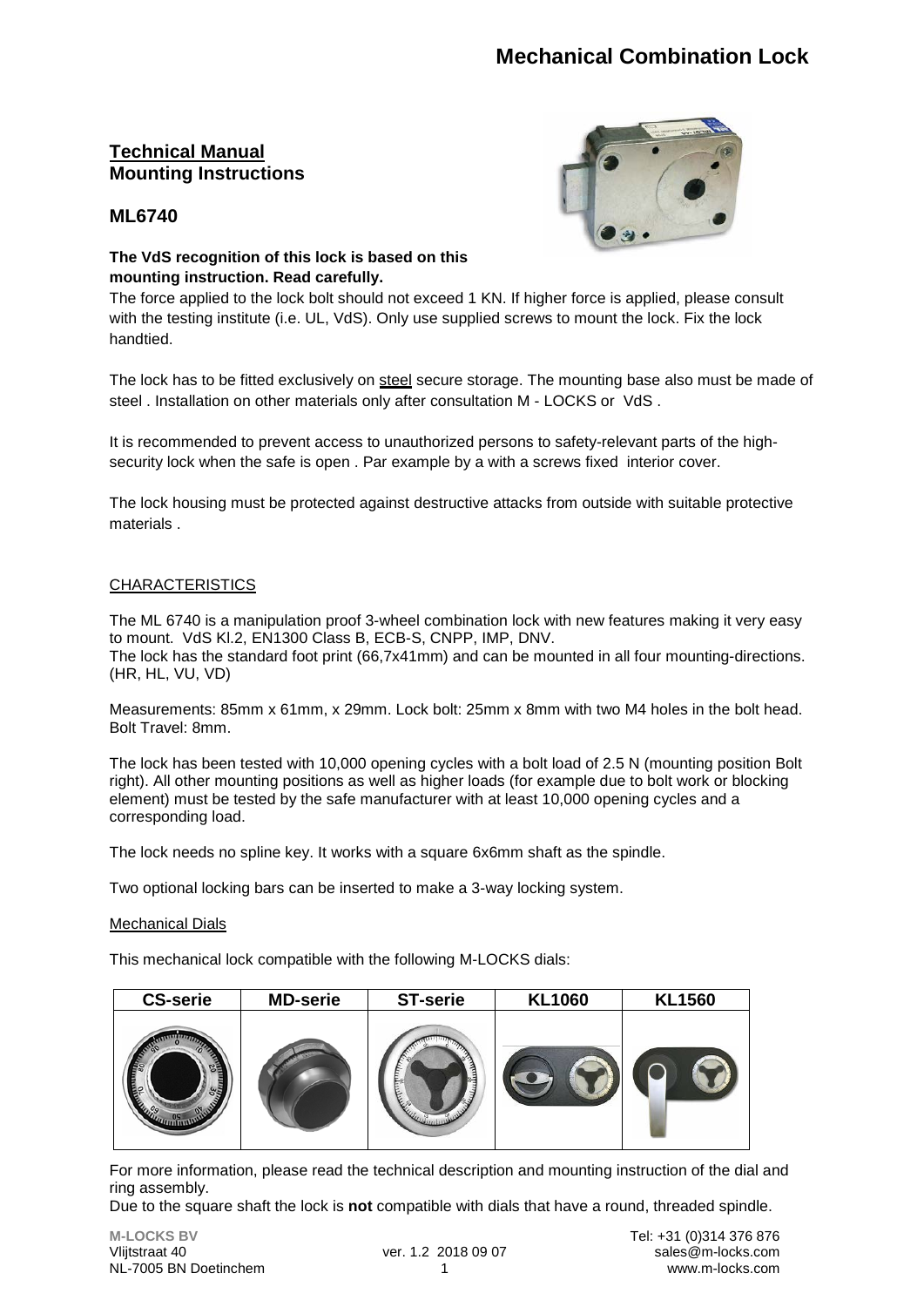

#### DIMENSIONS / MOUNTING INSTRUCTIONS



The Lock is delivered with the Bolt retracted and ready for mounting. Do not move the cam (part with square hole) or the bolt. During installation the **bolt must stay in retracted position and the cam lined up as shown left.** 

Put the star-washer in the dedicated round groove on the bottom side of the lock. The star-washer has to be fixed by the groove and the four posts.



Only use the delivered 3 mounting screws (3x M6 with US ¼" available on demand) and fasten handtight. (Torque approximately 3,5 Nm). With the lock in OPEN-position (bolt retracted) hold the dial in a way that approximately "93" is under the opening index and push it with some pressure into the lock. **The shaft cannot be pulled out.**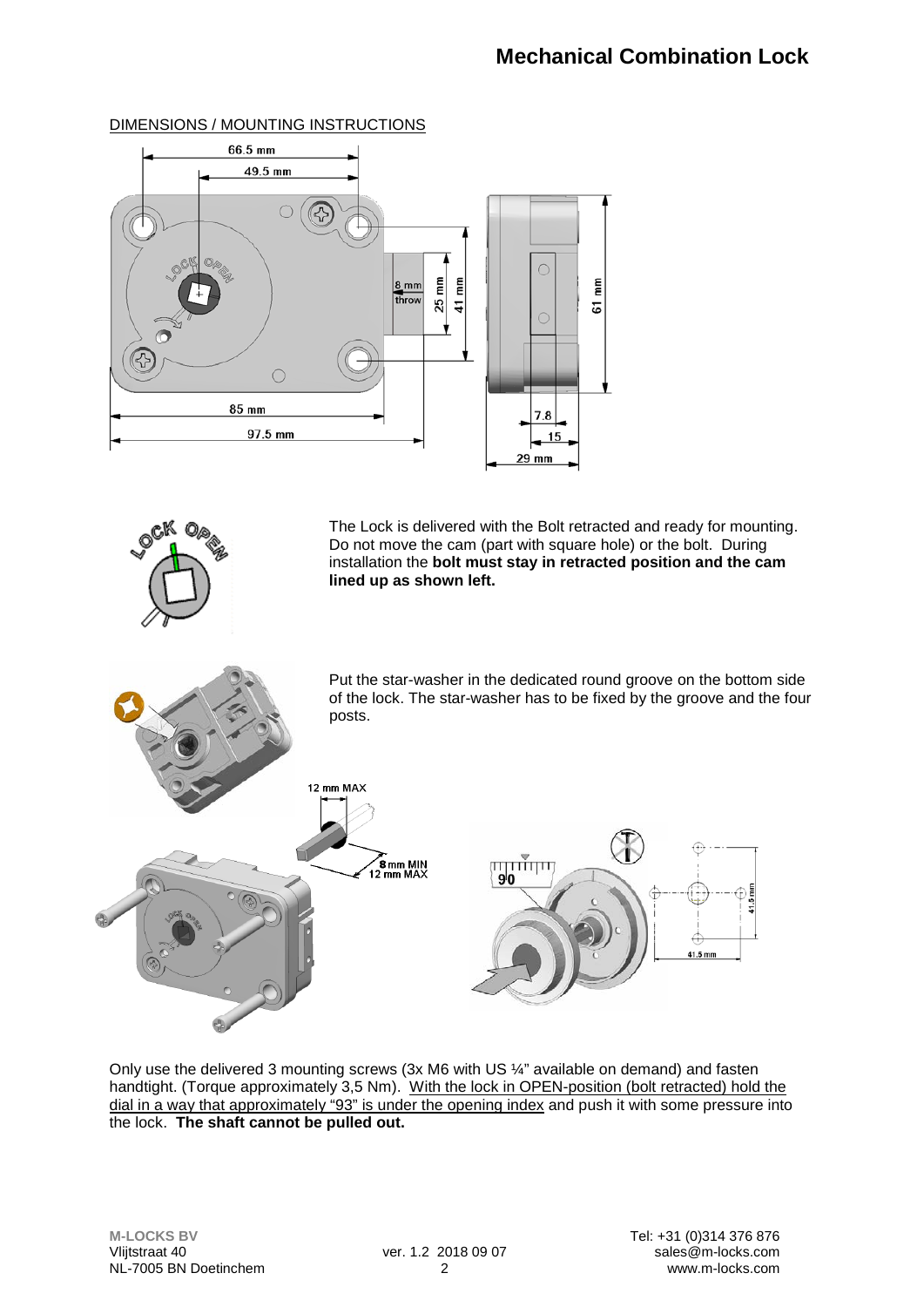

Turn Dial LEFT to extend the bolt. The bolt must slide easily to the end position and should not be restricted by the bolt work

Delivered Factory Code is: 4xL to 50.



**4x** Turn LEFT and pass "50" three times and stop exactly on "50" under the opening index the fourth time.



**Due to installation tolerances it is possible that the code may have shifted up to two numbers up or down. This shifting is normal and will be eliminated once the code is re-set. If the lock**  does not open on "50", try to open at "48" then "49", "51" or "52".

Also due to these tolerances it is important to re-set the code after installation.

With door open, move the bolt work and lock to locked position. Dial the code at which the lock opened on the CHANGING INDEX.

Example: If the lock opens at "49. 4 x LEFT until "49" stops exactly at the Changing Index



#### **Change Keys**

If installers use the same change key to set up several locks, it is important to inspect the change key regular basis.

If the change key is bend or shows signs of wear it needs to be replaced. Otherwise the new code will not be set exactly as dialed.

Now dial your factory code using the CHANGING INDEX.

**\* We suggest you set the code to 10-20-30 as that matches the end-user instruction M-LOCKS provides.**

**The last number must be higher than 20. Each number has to be at least 4 increments apart from the others.** *For example: 49-45-41 and not 51-52-53.*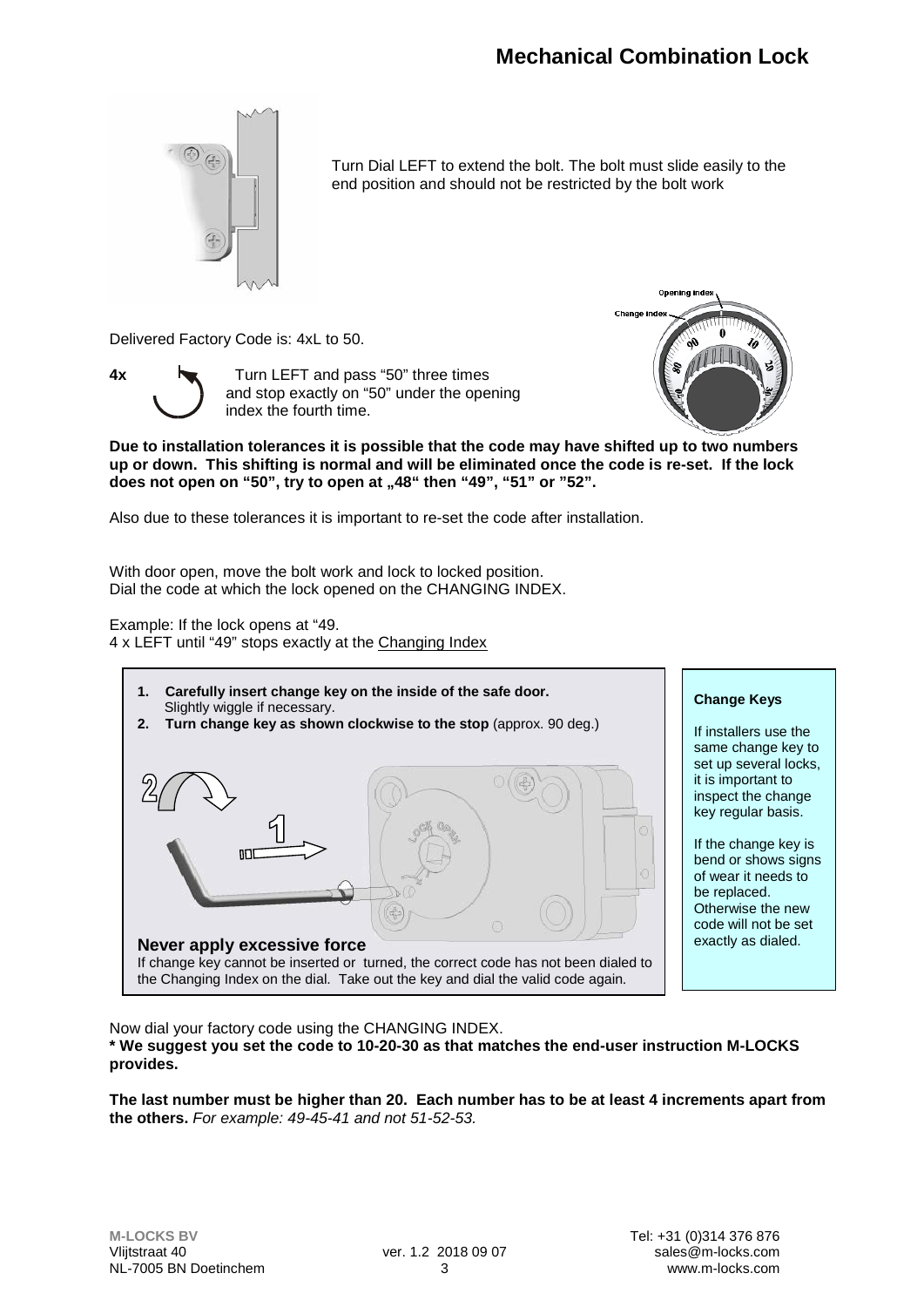

**3 x** Turn RIGHT, pass second code number twice and stop exactly on the number on the **Changing Index** the third time.

**2 x** Turn LEFT, pass third code number once and stop exactly on the number on the **Changing Index** the second time and stop.

After the new Code is completely entered, **turn change key LEFT and remove it.** The new Code is installed.

When turning the dial, if a number is passed, start over at the beginning.

**Try the new code several times (using Opening Index) before closing the door!** DATA SHEET **Please note! If the code is lost, the warranty will void and the lock will be permanently unusable.**

| <b>Mechanics</b>            |              |
|-----------------------------|--------------|
| Opening                     | manually     |
| Locking                     | manually     |
| <b>Blocking element</b>     | 3 Wheels     |
| Mounting dimensions         | standard     |
| <b>Certifications</b>       |              |
| VdS                         | Class 2      |
| EN1300, ECB-S, CNPP,<br>A2P | Class B      |
| UL                          | Group 2M     |
| <b>DNV</b>                  | 158-2 Listed |
| <b>IMP</b>                  | Klasa B      |

#### **What if …**

#### **…accidentally the cam got moved before installation?**

As long as the code has not been changed with the change key, the lock can be prepared for mounting following the steps below:

- 1. Hold the lock so that you look at the cover and the bolt is to the right.
- 2. Turn the cam clockwise minimum 4 complete turns and stop when the cam is lined up as shown in figure 1.
- 3. Turn cam counterclockwise until lock opens. The cam should be lined up with the "LOCK OPEN" line on the cover (see figure 2).





*figure 1 figure 2*

#### **…the dial is hard to turn or the dial is rubbing on the dial plate?**

Loosen the screw that holds the shaft in the dial and pull out the dial slightly. Then tighten the screw hand tight. Do not over tighten as that will pull the dial back in. Use liquid thread-lock like Loctite™ if required.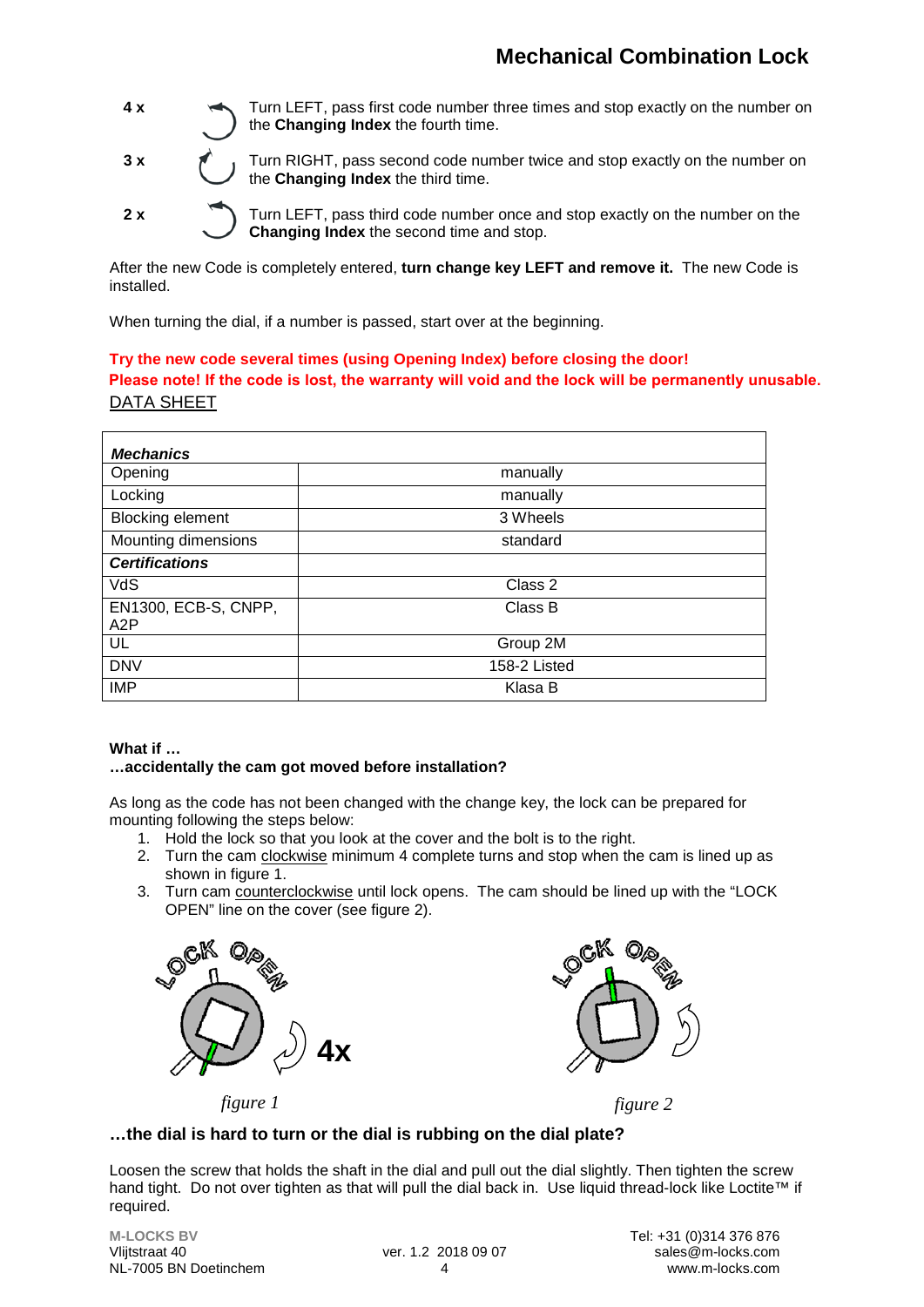## **Technical manual Mounting instructions**

## **ML6785**

#### **The VdS recognition of this lock is based on this mounting instruction. Read carefully.**

The force applied to the lock bolt should not exceed 1 KN. If higher force is applied, please consult with the testing institute (i.e. UL, VdS). Only use supplied screws to mount the lock. Fix the lock handtied.

The lock has to be fitted exclusively on steel secure storage. The mounting base also must be made of steel . Installation on other materials only after consultation M - LOCKS or VdS .

It is recommended to prevent access to unauthorized persons to safety-relevant parts of the highsecurity lock when the safe is open . Par example by a with a screws fixed interior cover.

The lock housing must be protected against destructive attacks from outside with suitable protective materials .

#### CHARACTERISTICS

The **ML6785** is a manipulation proof 3-wheel combination lock, VdS Kl. 2, EN1300 Cl. B certified, and very easy to mount.

The lock has the standard foot print  $(66.5 \times 41 \text{mm})$  and can be mounted in all four mountingdirections. (RH, LH, VU, VD)

Measurements: 85mm x 61mm, x 29mm. Lock bolt: 25mm x 8mm with two M4 holes in the bolt. Bolt travel: 8mm.

The lock has been tested with 10,000 opening cycles with a bolt load of 2.5 N (mounting position Bolt right). All other mounting positions as well as higher loads (for example due to bolt work or blocking element) must be tested by the safe manufacturer with at least 10,000 opening cycles and a corresponding load.

Two optional locking bars (ML6790) can be inserted to make a 3-way locking system.

#### DIMENSIONS / MOUNTING INSTRUCTIONS

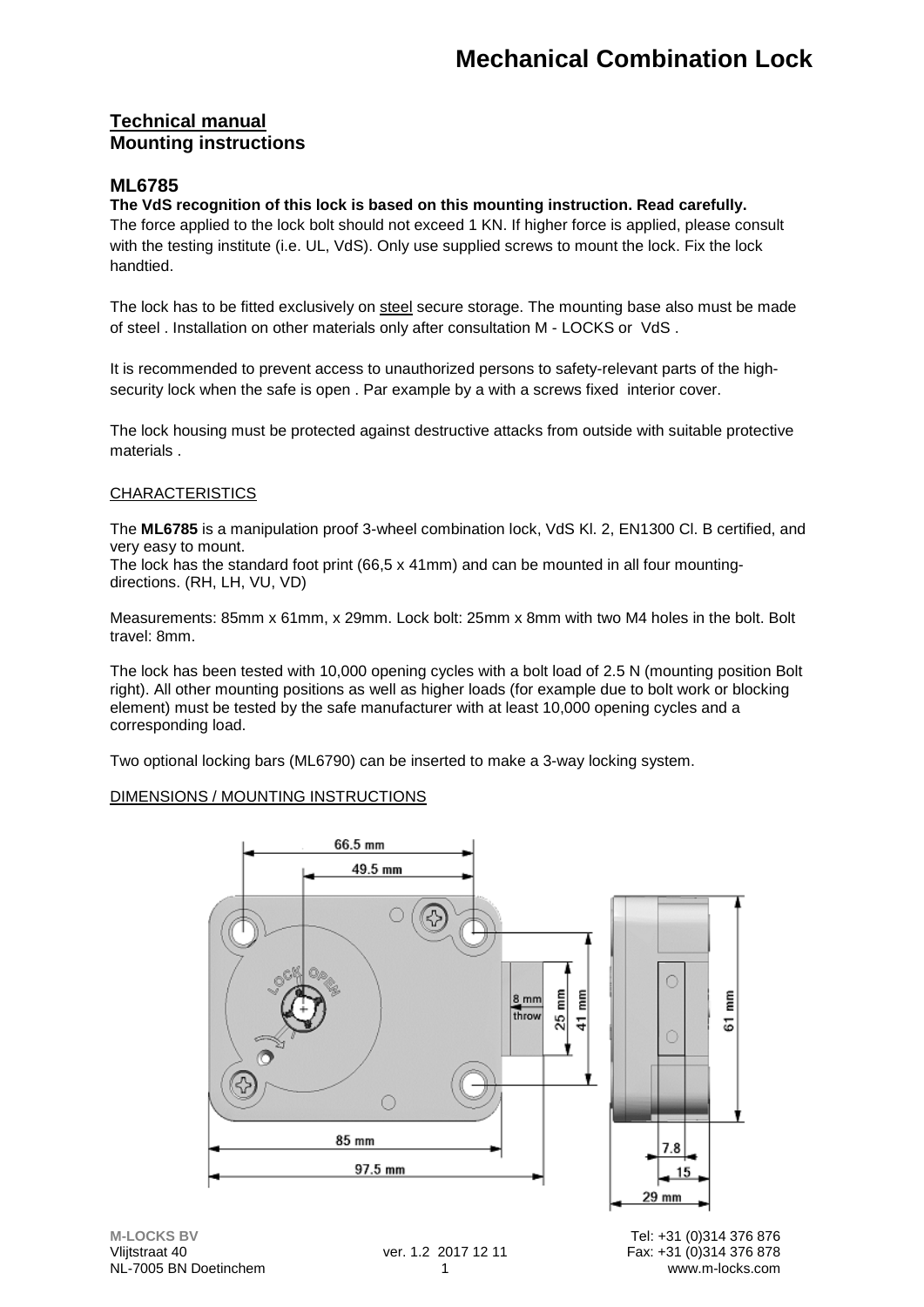#### **1. Lock assembly**

The lock can be installed in all 4-installation directions. The combination lock has a standard footprint of 66.5 x 41mm. Only use supplied screws to mount the lock. Tighten the screws securely so the lock body is attached firmly to the mounting surface. Fix hand tied (Maximum Torque 5, 5 Nm).

The bolt work must block the bolt sufficiently on both sides in slide-out position. (8mm) But if one side is blocked a support must be fixed on the opposite side. The margin between closing point and respectively support and bolt is 0.5-1mm. The support is not necessarily if the side pressure is limited to 1.8kN. The bolt counter-pressure maximum 1kN.

#### **2. Assembly of the dial:**

 Spindle has US-screw-thread 5/16-40 UNS-2A (spindle groove on "44"). Assemble the ring so that the opening symbol is perpendicular above. Cut spindle to length so that the spindle-end levels with the cam. Don't let spindle stick out. Twist dial hand tight in the cam and reverse approximately rotation until the correct spline key position. Spelling ca.0,5mm axial.

The spindle transit through the armouring can have a maximum diameter of 10-12mm.

#### **3. Spline key position**

Depending upon installation of the lock there are 4 spline key positions possible, which are indicated on the cam:

## **RH, LH, VU, VD.**

#### Seen from the assembly side:



The correct spline key position is very important, because otherwise the "prohibited area" (last figure not between 0-20) moves in the operational range and can lead to lock malfunctions.

#### **4. Place the spline key**

 If the spindle groove is on the correct spline key position drive the attached spline key carefully in, so that the nose lies gently on the spindle.

#### **5.**



Turn dial LEFT to extend the bolt. The bolt must slide easily to the end position and should not be restricted by the bolt work.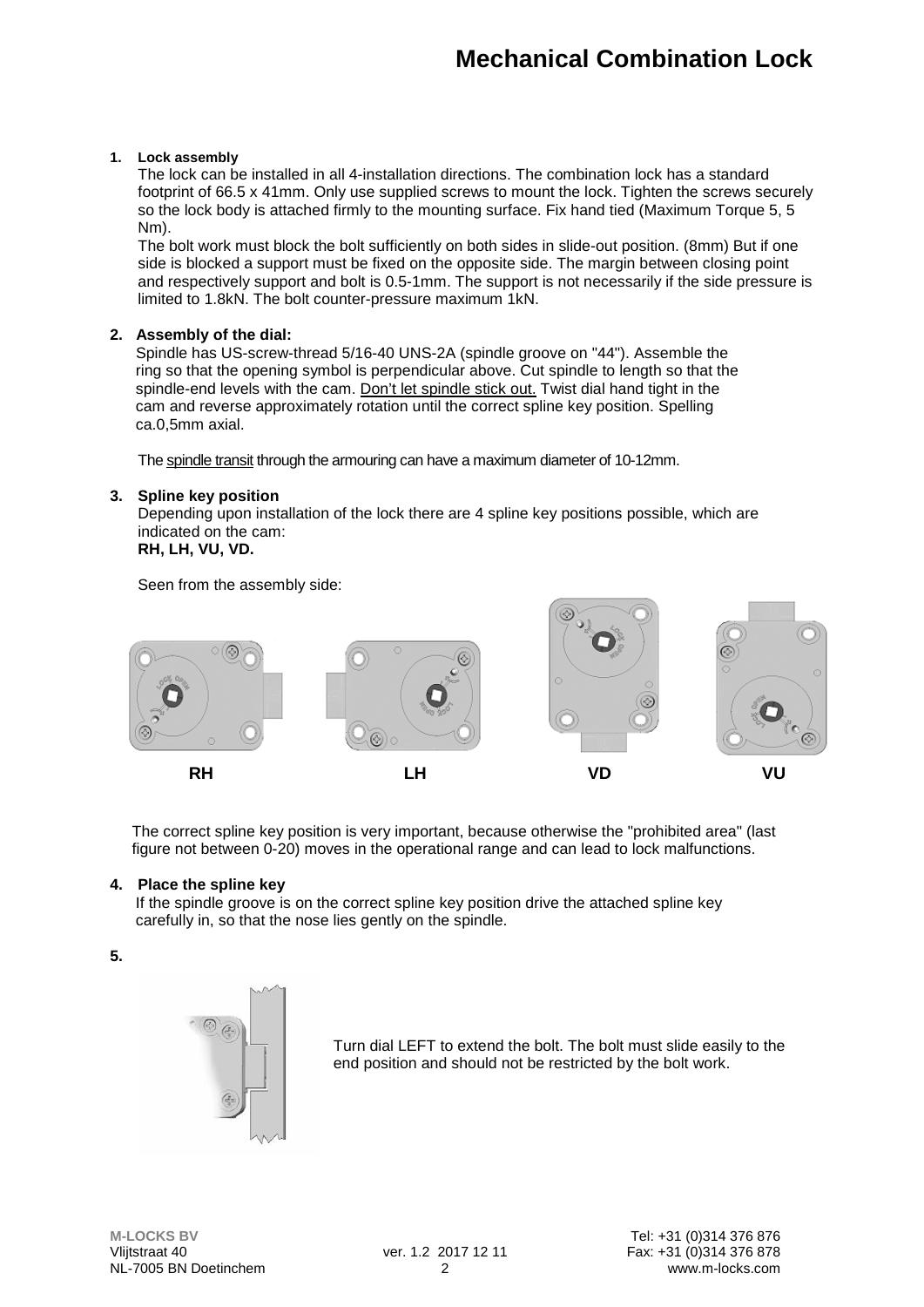Delivered Factory Code is: 4xL to 50.

**4x**  $\sqrt{ }$  Turn LEFT and pass "50" three times and stop exactly on "50" under the opening index the fourth time.

Due to installation tolerances it is possible that the code may have shifted up to two numbers up or down.

Also due to these tolerances it is important to re-set the code after installation.

With door open, turn the bolt work and lock to locked position.

Dial the code at which the lock opened, on the CHANGING INDEX. Example: If the lock opens at "49. 4 x LEFT until "49" stops exactly at the Changing Index



**Change Keys**

If installers use the same change key to set up several locks, it is important to inspect the change key regular basis.

If the change key is bend or shows signs of wear it needs to be replaced. Otherwise the new code will not be set exactly as dialed.

Now dial your new code using the CHANGING INDEX, f.e. 10-20-30. **(see user instructions of the lock)** (The last number may not be between 0 and 20)

| 4 x | Turn LEFT, pass first code number "10" three times and stop exactly on the number on the Changing Index the fourth time. |
|-----|--------------------------------------------------------------------------------------------------------------------------|
|     | 3 x Turn RIGHT, pass second code number "20" twice and stop exactly on the number on the Changing Index the third time.  |
| 2x  | Turn LEFT, pass third code number "30" once and stop exactly on the number on                                            |

the **Changing Index** the second time.

When turning the dial, if a number is passed, start over at the beginning.

After the new code is completely entered, **turn change key LEFT and remove it.** The new code is installed.

**Try the new code several times (using Opening Index) before closing the door!**